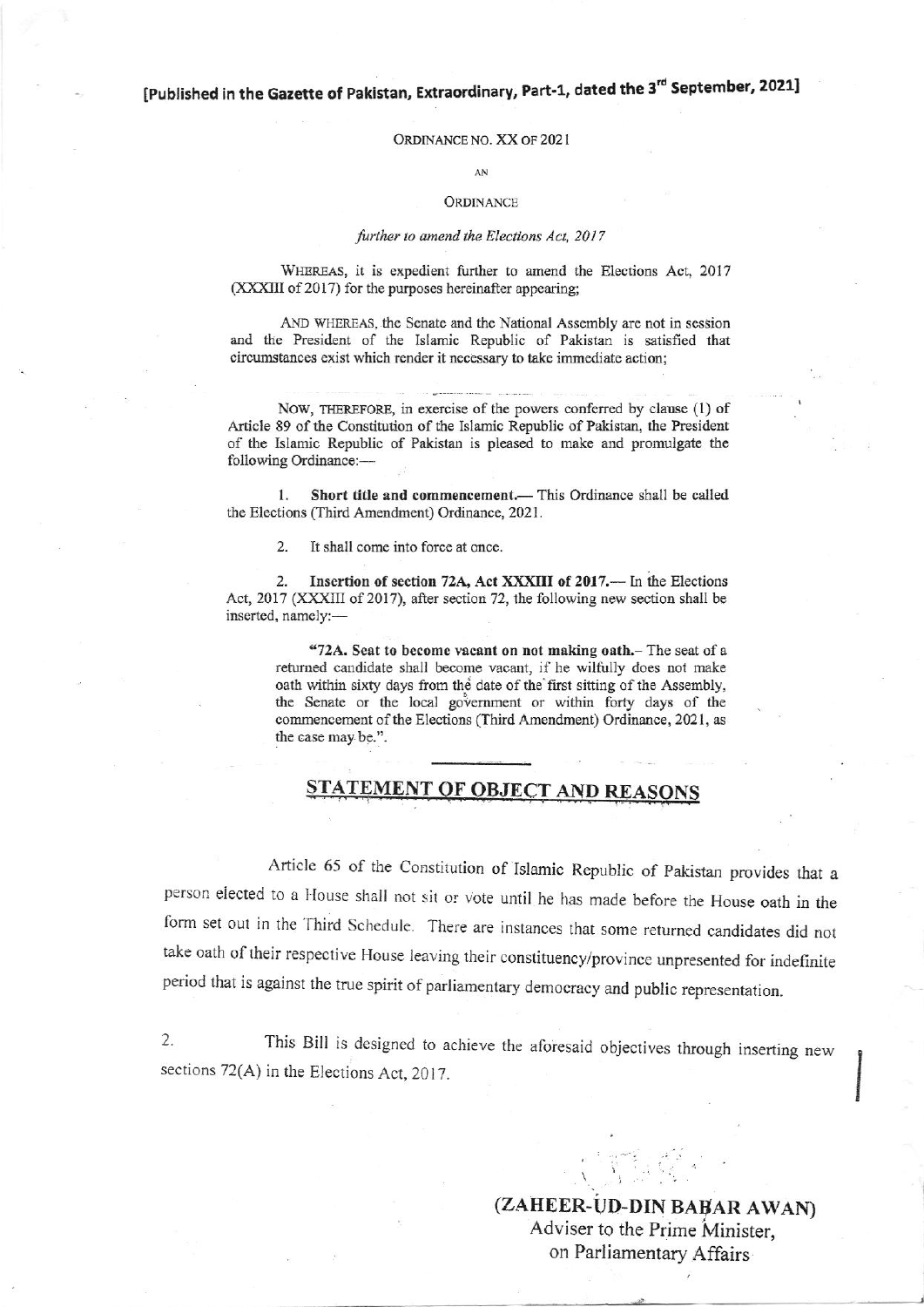[جريده پاکستان، غير معمولي، حصہ اول، مورخہ 3کممر،2021ء میں شانع ہوا]

## آرڈینٹس نمبر ۲۰ مجربہ ۲۰۲۱ء

انتخابات ايكث، ١٤ مامش مزيدتر ميم كرنے كا آرڈينس

ہر گاہ کہ، بیرقرین مصلحت ہے کہ بعد ازیں ظاہر ہونے والی اغراض کے لیے انتخابات ایکٹ، ےا دrس( ۳۳ بابت ۲۰۱۷ ء ) میں مزیدِ ترمیم کی جائے ؛

اور چونکہ،سینیٹ اورقو می اسمبلی کےاحلاس نہیں ہور ہے ہیں اورصد رمملکت اسلامی جمہور <sub>سے</sub> پاکستان کو اطمینان حاصل ہے کہ ایسے حالات موجود ہیں جن کی بناء پرفوری کارروائی کرنا ضروری ہوگیاہے؛

لہٰذا ،اب ،اسلامی جمہور یہ پاکستان کے دستور کے آ رنیکل ۸۹ کی شق (۱) کی ز و سے حاصل شدہ اختیارات کواستعال کرتے ہوئے ،صدرمملکت اسلامی جمہور پہ پاکستان نے حسب ذیل آرڈیننس دمنع اور جاری کیاہے:۔

مختصر عنوان اورآغاز نغاذ - (I) برآردينس بتخابات (ترميم موم) آردينس، ٢٠٢١, ك  $\Box$ نام سے موسوم ہوگا۔ 

۲\_ ایکٹ ۳۳ پابت ۲۰۱۷ء میں، دفعہ ۲ ۷ الف کی شمولیت :۔ انٹابات ایکٹ ، ۲۰۱۷ و( ۳۳ بابت ۲۰۱۷ و) میں، د فعہ ۲ کے بعد ،حسب ذیل نئی د فعہ کوشامل کر دیا جائے گا ، ليعن: -